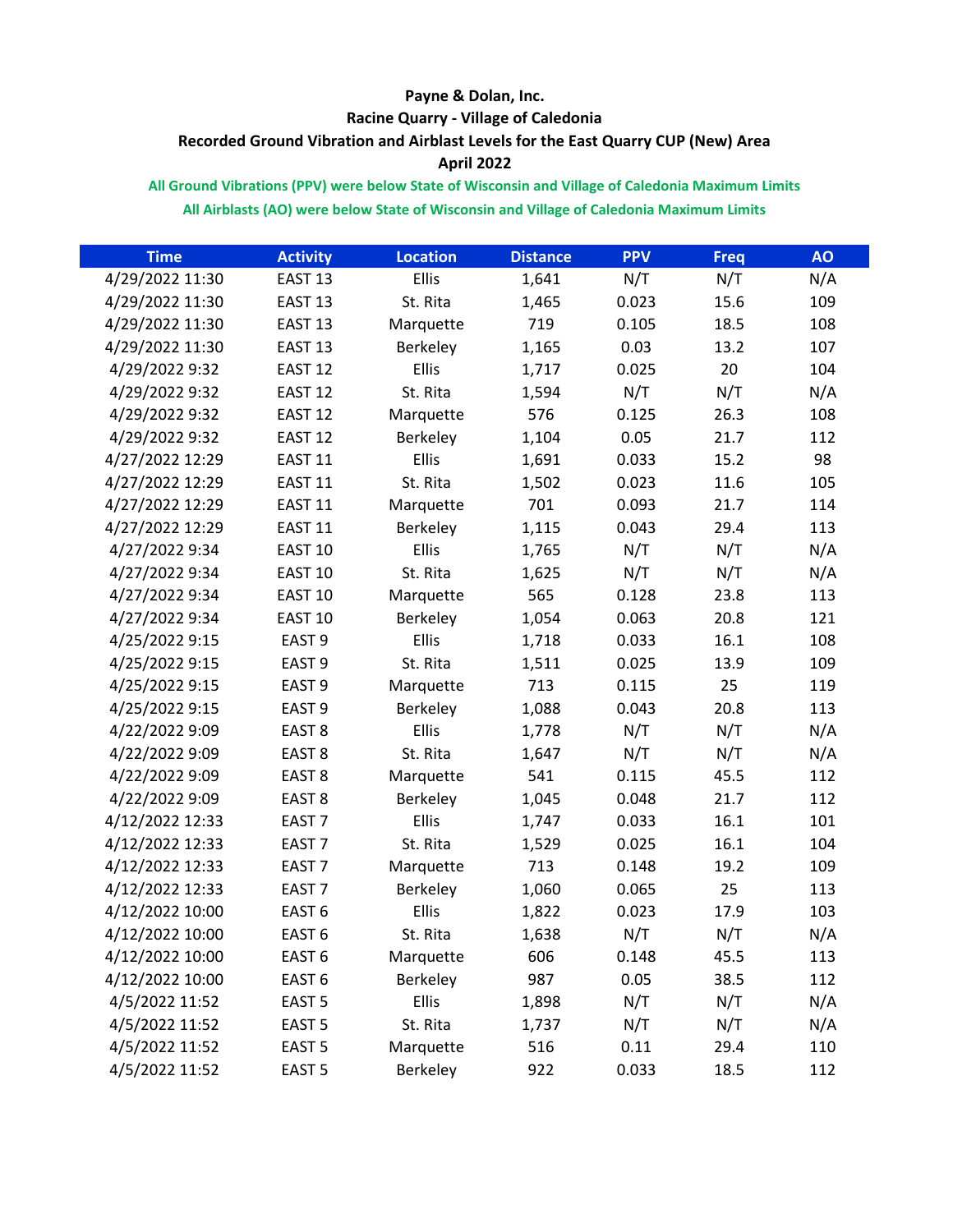| 4/5/2022 11:03 | EAST <sub>4</sub> | Ellis     | 1,805 | 0.03  | 16.1 | 97  |
|----------------|-------------------|-----------|-------|-------|------|-----|
| 4/5/2022 11:03 | EAST <sub>4</sub> | St. Rita  | 1,563 | N/T   | N/T  | N/A |
| 4/5/2022 11:03 | EAST <sub>4</sub> | Marquette | 723   | 0.103 | 19.2 | 107 |
| 4/5/2022 11:03 | EAST <sub>4</sub> | Berkeley  | 1,004 | 0.053 | 19.2 | 110 |
| 4/1/2022 14:29 | EAST <sub>3</sub> | Ellis     | 1,944 | N/T   | N/T  | N/A |
| 4/1/2022 14:29 | EAST <sub>3</sub> | St. Rita  | 1,787 | N/T   | N/T  | N/A |
| 4/1/2022 14:29 | EAST <sub>3</sub> | Marquette | 485   | 0.11  | 31.3 | 113 |
| 4/1/2022 14:29 | EAST <sub>3</sub> | Berkeley  | 881   | 0.055 | 21.7 | 117 |
| 4/1/2022 12:33 | EAST <sub>2</sub> | Ellis     | 1,896 | 0.025 | 15.6 | 102 |
| 4/1/2022 12:33 | EAST <sub>2</sub> | St. Rita  | 1,706 | N/T   | N/T  | N/A |
| 4/1/2022 12:33 | EAST 2            | Marquette | 575   | 0.165 | 20.8 | 113 |
| 4/1/2022 12:33 | EAST <sub>2</sub> | Berkeley  | 914   | 0.06  | 18.5 | 120 |
| 4/1/2022 9:11  | EAST <sub>1</sub> | Ellis     | 1,858 | 0.028 | 15.2 | 102 |
| 4/1/2022 9:11  | EAST <sub>1</sub> | St. Rita  | 1,617 | N/T   | N/T  | N/A |
| 4/1/2022 9:11  | EAST <sub>1</sub> | Marquette | 695   | 0.165 | 20.8 | 111 |
| 4/1/2022 9:11  | EAST <sub>1</sub> | Berkeley  | 950   | 0.055 | 25   | 115 |

N/T - seismograph did not trigger

Ground Vibration (PPV) Limit - The Village of Caledonia explosives use ordinance states that "the ground vibration produced by such blasts does not exceed 0.65 inches per second or the limitations imposed by the Wisconsin Department of Industry, Labor and Human Relations in Section ILHR 7.64(4), Wis. Adm. Code, as amended from time to time, whichever is more stringent".

Airblast (AO) Limit - The Village of Caledonia explosives use ordinance states that "Airblast shall not exceed the maximum limits listed in Table A-1 at the location of any dwelling, public building, place of employment, school, church or community or institutional building outside and beyond the permitted explosives use area. Notwithstanding this general requirement, an annual permit holder subject to this limitation may exceed the limitation on up to five percent (5%) of the blasts it initiates during the six (6) month period from July 1 to December 31, and during the six (6) month period from January 1 to June 30, without violating this ordinance, provided that the airblast produced by such blasts does not exceed the limitations on airblast imposed by Wisconsin Department of Industry, Labor and Human Relations in Subsection ILHR 7.64(2), Wis. Adm. Code, as amended from time to time."

## **TABLE A-1 AIRBLAST**

**LIMITS** 

Lower Frequency Limit of Measuring System in Hz 2 Hz or lower -- Flat response 6 Hz or lower -- Flat response

Maximum Level in db 123 peak 129 peak